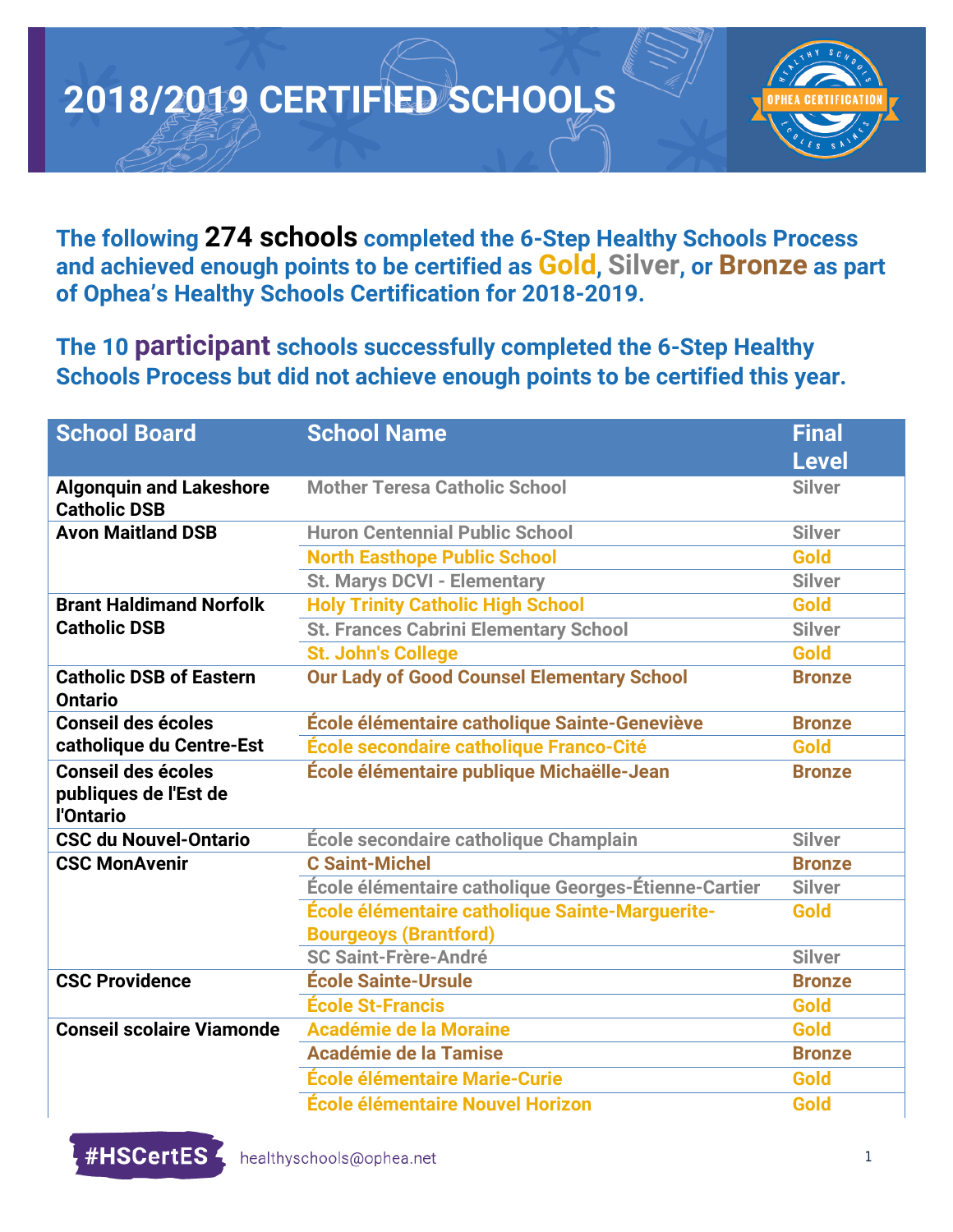

| <b>DSB of Niagara</b>             | <b>Dalewood French Immersion Public School</b>                          | <b>Silver</b>      |
|-----------------------------------|-------------------------------------------------------------------------|--------------------|
|                                   | <b>Power Glen Elementary School</b>                                     | <b>Silver</b>      |
| <b>Dufferin-Peel Catholic DSB</b> | <b>Bishop Francis Allen Catholic Elementary School</b>                  | <b>Gold</b>        |
|                                   | <b>Christ The King Catholic Elementary School</b>                       | <b>Gold</b>        |
|                                   | <b>Father CW Sullivan Catholic School</b>                               | <b>Gold</b>        |
|                                   | <b>Iona Catholic Secondary School</b>                                   | <b>Silver</b>      |
|                                   | <b>Loyola Catholic Secondary School</b>                                 | <b>Gold</b>        |
|                                   | <b>Our Lady of Providence Catholic Elementary School</b><br><b>Gold</b> |                    |
|                                   | <b>St. Aidan Catholic School</b>                                        | <b>Gold</b>        |
|                                   | <b>St. Alfred Catholic Elementary School</b>                            | <b>Gold</b>        |
|                                   | <b>St. Augustine Secondary School</b>                                   | <b>Participant</b> |
|                                   | <b>St. Benedict Catholic Elementary School</b>                          | <b>Silver</b>      |
|                                   | <b>St. Daniel Comboni Elementary</b>                                    | <b>Gold</b>        |
|                                   | <b>St. Evan Catholic Elementary School</b>                              | <b>Gold</b>        |
|                                   | <b>St. John of the Cross Catholic School</b>                            | <b>Bronze</b>      |
|                                   | <b>St. Josephine Bakhita Catholic Elementary School</b>                 | <b>Gold</b>        |
|                                   | <b>St. Jude Catholic Elementary School</b>                              | <b>Silver</b>      |
|                                   | <b>St. Leonard Catholic Elementary School</b>                           | <b>Gold</b>        |
|                                   | <b>St. Lucy Catholic Elementary School</b>                              | <b>Gold</b>        |
|                                   | <b>St. Matthew Catholic Elementary School</b><br><b>Silver</b>          |                    |
|                                   | <b>St. Monica Catholic Elementary School</b>                            | <b>Gold</b>        |
|                                   | <b>St. Vincent de Paul Catholic School</b>                              | <b>Gold</b>        |
| <b>Durham DSB</b>                 | <b>Southwood Park Public School</b>                                     | <b>Gold</b>        |
|                                   | <b>Terry Fox Public School</b>                                          | <b>Bronze</b>      |
| <b>Grand Erie DSB</b>             | <b>Burford District Elementary School</b>                               | <b>Gold</b>        |
|                                   | <b>Central Elementary School</b>                                        | Gold               |
|                                   | <b>Houghton Elementary School</b>                                       | <b>Gold</b>        |
|                                   | J L Mitchener Elementary School                                         | Gold               |
|                                   | <b>Jarvis Public School</b>                                             | <b>Silver</b>      |
|                                   | <b>Major Ballachey Elementary School</b>                                | <b>Participant</b> |
|                                   | <b>North Ward Elementary School</b>                                     | <b>Gold</b>        |
|                                   | <b>Pauline Johnson Collegiate - Vocational School</b>                   | <b>Silver</b>      |
|                                   | <b>Ryerson Heights Elementary School</b>                                | Gold               |
|                                   | <b>Walter Gretzky Elementary School</b>                                 | <b>Silver</b>      |
|                                   | <b>Waterford District Secondary School</b>                              | <b>Silver</b>      |

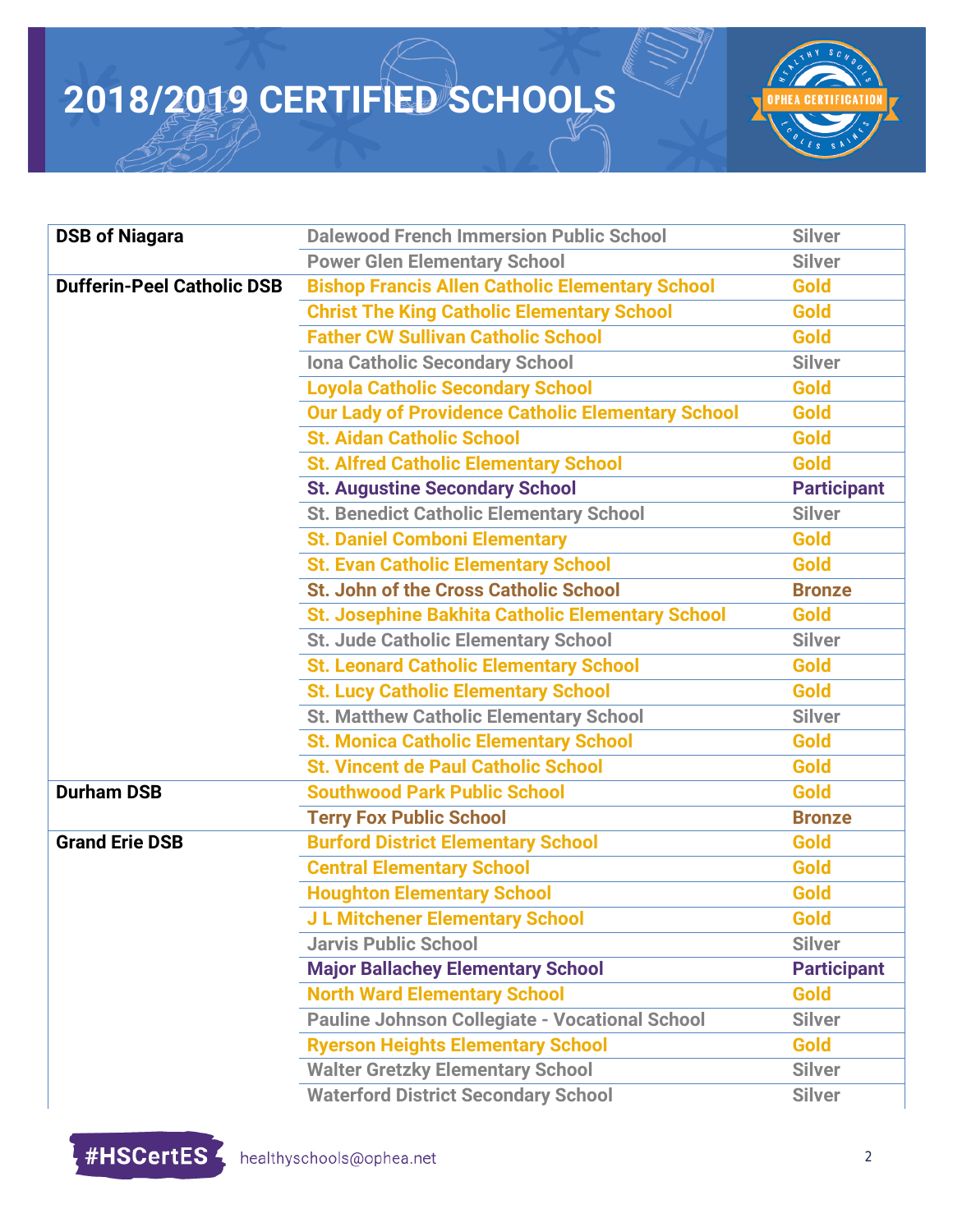

| <b>Greater Essex County DSB</b> | <b>AV Graham Public School</b>                            | <b>Bronze</b>      |
|---------------------------------|-----------------------------------------------------------|--------------------|
|                                 | <b>Centennial Central Public School</b>                   | <b>Bronze</b>      |
|                                 | <b>Dougall Avenue Public School</b>                       | <b>Silver</b>      |
|                                 | <b>École Bellewood School</b>                             | <b>Gold</b>        |
|                                 | <b>Frank W Begley Public School</b>                       | <b>Participant</b> |
|                                 | <b>Glenwood Public School</b>                             | <b>Bronze</b>      |
|                                 | <b>King Edward Public School</b>                          | <b>Bronze</b>      |
|                                 | <b>Westview Freedom Academy</b>                           | <b>Bronze</b>      |
| <b>Halton Catholic DSB</b>      | <b>Corpus Christi Catholic Secondary School</b>           | <b>Gold</b>        |
|                                 | <b>Holy Rosary Catholic Elementary School</b><br>(Milton) | <b>Silver</b>      |
|                                 | <b>Sacred Heart of Jesus Catholic Elementary School</b>   | <b>Silver</b>      |
|                                 | <b>St. Gabriel Catholic Elementary School</b>             | <b>Silver</b>      |
| <b>Halton DSB</b>               | <b>Bruce T Lindley Public School</b>                      | <b>Silver</b>      |
|                                 | <b>Captain R Wilson Public School</b>                     | <b>Gold</b>        |
|                                 | <b>Clarksdale Public School</b>                           | <b>Gold</b>        |
|                                 | Dr. Frank J. Hayden Secondary School                      | <b>Silver</b>      |
|                                 | <b>Forest Trail Public School</b>                         | <b>Gold</b>        |
|                                 | <b>King's Road Public School</b>                          | <b>Gold</b>        |
|                                 | <b>Lakeshore Public School</b>                            | <b>Bronze</b>      |
|                                 | <b>Milton District High School</b>                        | <b>Gold</b>        |
|                                 | <b>Mohawk Gardens Public School</b>                       | <b>Silver</b>      |
|                                 | <b>Nelson High School</b>                                 | <b>Gold</b>        |
|                                 | <b>Oakville Trafalgar High School</b>                     | <b>Silver</b>      |
|                                 | <b>Oakwood Public School</b>                              | <b>Gold</b>        |
|                                 | <b>Orchard Park Public School</b>                         | <b>Bronze</b>      |
|                                 | <b>Palermo Public School</b>                              | Gold               |
|                                 | <b>Pine Grove Public School</b>                           | <b>Silver</b>      |
|                                 | <b>Ryerson Public School</b>                              | <b>Silver</b>      |
|                                 | <b>Sunningdale Public School</b>                          | <b>Gold</b>        |
|                                 | <b>Thomas A Blakelock High School</b>                     | Gold               |
|                                 | <b>West Oak Public School</b>                             | <b>Bronze</b>      |
|                                 | <b>White Oaks Secondary School</b>                        | <b>Gold</b>        |
| <b>Hamilton-Wentworth</b>       | <b>Cardinal Newman Catholic Secondary School</b>          | Gold               |
| <b>Catholic DSB</b>             | <b>Holy Name of Jesus Elementary School</b>               | <b>Bronze</b>      |

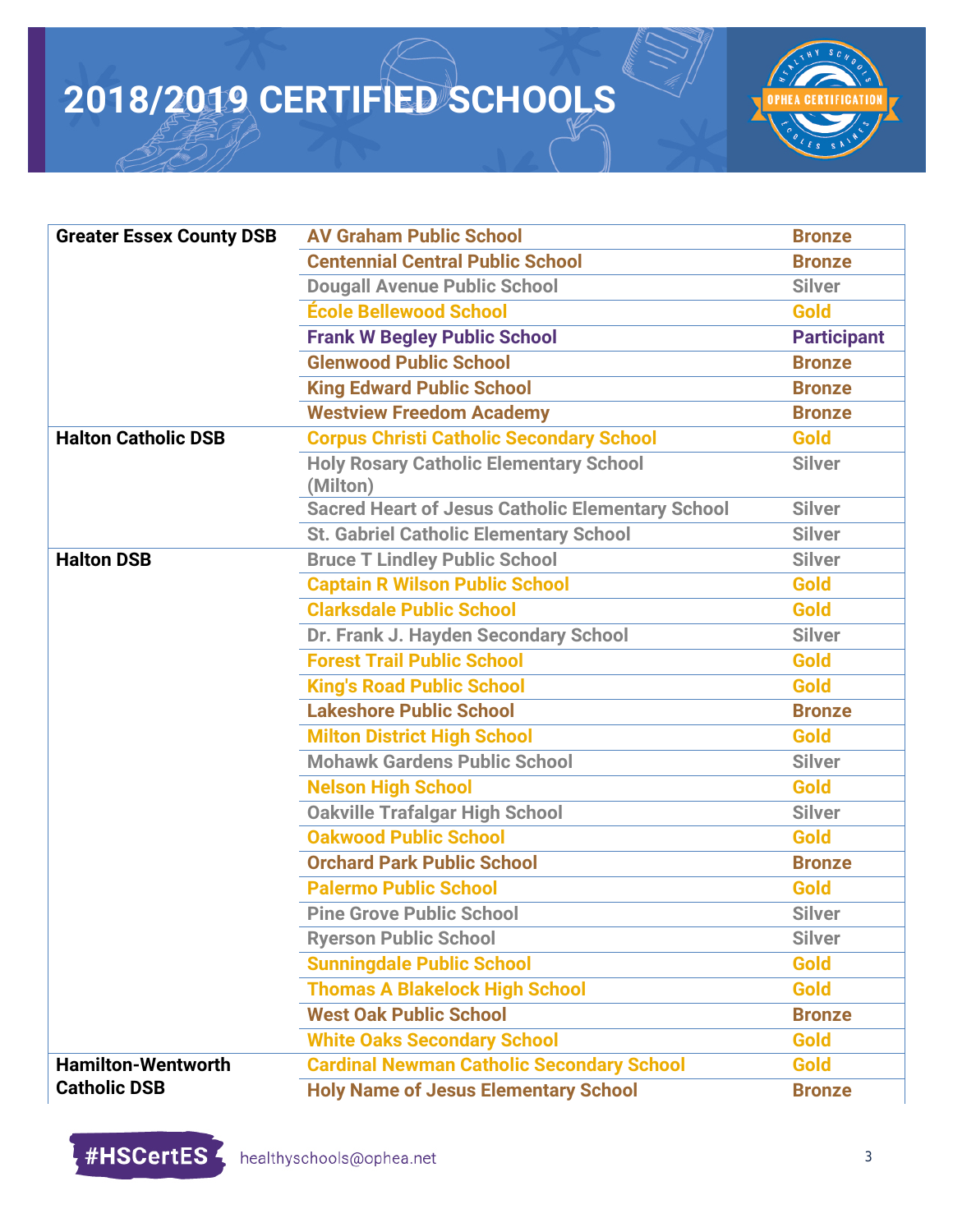

|                                              | <b>Holy Name of Mary Elementary School</b>              | <b>Gold</b>   |
|----------------------------------------------|---------------------------------------------------------|---------------|
|                                              | <b>St. Ann Elementary School (Hamilton)</b>             | <b>Silver</b> |
|                                              | <b>St. Marguerite d'Youville Elementary School</b>      | <b>Gold</b>   |
|                                              | <b>St. Michael Elementary School</b>                    | <b>Bronze</b> |
|                                              | <b>St. Patrick Elementary School</b>                    | <b>Silver</b> |
|                                              | <b>St. Thomas More Catholic Secondary School</b>        | <b>Gold</b>   |
| <b>Hamilton-Wentworth DSB</b>                | <b>Cootes Paradise Elementary School</b>                | <b>Gold</b>   |
|                                              | <b>Earl Kitchener Elementary School</b>                 | <b>Gold</b>   |
|                                              | <b>Glen Echo Elementary School</b>                      | Gold          |
|                                              | <b>Millgrove Public School</b>                          | <b>Gold</b>   |
|                                              | <b>Queen Mary Elementary School</b>                     | Gold          |
|                                              | <b>Sir Wilfrid Laurier Public School</b>                | Gold          |
|                                              | <b>Sir William Osler Elementary School</b>              | <b>Gold</b>   |
|                                              | <b>W H Ballard Elementary School</b>                    | <b>Gold</b>   |
| <b>Hastings &amp; Prince Edward</b>          | <b>Maynooth Public School</b>                           | <b>Silver</b> |
| <b>DSB</b>                                   | <b>Prince Charles Public School (Belleville)</b>        | <b>Gold</b>   |
|                                              | <b>Susanna Moodie Public School</b>                     | <b>Gold</b>   |
| <b>Huron-Superior Catholic</b><br><b>DSB</b> | <b>St. Mary's Elementary School</b><br>(Blind River)    | <b>Gold</b>   |
| <b>Kawartha Pine Ridge DSB</b>               | <b>Adam Scott Collegiate &amp; Vocational Institute</b> | <b>Silver</b> |
|                                              | <b>Ganaraska Trail Public School</b>                    | <b>Silver</b> |
|                                              | <b>James Strath Public School</b>                       | <b>Gold</b>   |
|                                              | <b>Kent Public School</b>                               | <b>Gold</b>   |
|                                              |                                                         |               |
|                                              | <b>Lakefield District Public School</b>                 | <b>Silver</b> |
|                                              | <b>North Cavan Public School</b>                        | <b>Gold</b>   |
| <b>Keewatin-Patricia DSB</b>                 | <b>Beaver Brae Secondary School</b>                     | <b>Gold</b>   |
|                                              | <b>Crolancia Public School</b>                          | Gold          |
|                                              | <b>Dryden High School</b>                               | Gold          |
|                                              | <b>Ear Falls Public School</b>                          | Gold          |
|                                              | <b>Evergreen Public School</b>                          | <b>Gold</b>   |
|                                              | <b>Golden Learning Centre</b>                           | <b>Silver</b> |
|                                              | <b>Ignace School</b>                                    | Gold          |
|                                              | <b>Keewatin Public School</b>                           | <b>Gold</b>   |
|                                              | King George VI School & Sioux Narrows Public School     | Gold          |

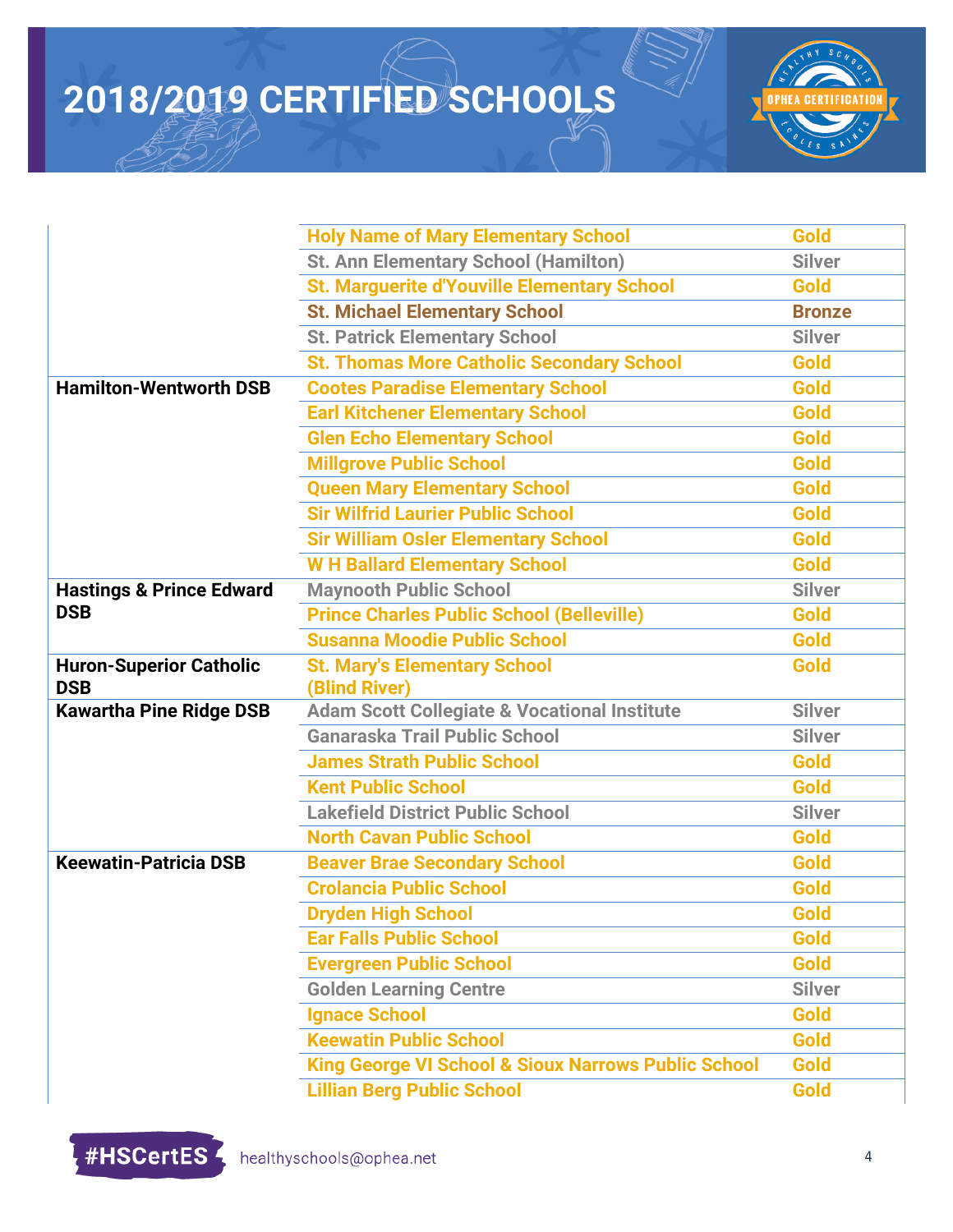

|                                                     | <b>New Prospect Public School</b>                  | <b>Gold</b>        |
|-----------------------------------------------------|----------------------------------------------------|--------------------|
|                                                     | <b>Open Roads Public School</b>                    | <b>Gold</b>        |
|                                                     | <b>Red Lake District High School</b>               | <b>Gold</b>        |
|                                                     | <b>Red Lake-Madsen Public School</b>               | <b>Gold</b>        |
|                                                     | <b>Savant Lake School</b>                          | <b>Silver</b>      |
|                                                     | <b>Sioux Mountain Public School</b>                | <b>Gold</b>        |
|                                                     | <b>Sioux North High School</b>                     | <b>Gold</b>        |
|                                                     | <b>Upsala Public School</b>                        | <b>Gold</b>        |
|                                                     | <b>Valleyview Public School</b>                    | <b>Gold</b>        |
| <b>Kenora Catholic DSB</b>                          | <b>St. John School</b>                             | <b>Gold</b>        |
| <b>Lakehead DSB</b>                                 | <b>École Claude E Garton Public School</b>         | <b>Silver</b>      |
|                                                     | <b>Edgewater Park Public School</b>                | <b>Silver</b>      |
| <b>Limestone DSB</b>                                | <b>Bayridge Secondary School</b>                   | <b>Silver</b>      |
|                                                     | <b>Winston Churchill Public School</b>             | <b>Participant</b> |
| <b>London District Catholic</b>                     | <b>Our Lady of Lourdes Elementary School</b>       | <b>Gold</b>        |
| <b>School Board</b>                                 | <b>St. Charles Elementary School</b>               | <b>Bronze</b>      |
|                                                     | St. Mary's Catholic High School (Woodstock)        | <b>Silver</b>      |
|                                                     | <b>St. Patrick Elementary School (Lucan)</b>       | <b>Bronze</b>      |
|                                                     | <b>St. Vincent de Paul Elementary School</b>       | <b>Silver</b>      |
| <b>Niagara Catholic DSB</b>                         | <b>Assumption Catholic School</b>                  | <b>Gold</b>        |
|                                                     | <b>Father Hennepin Catholic School</b>             | <b>Gold</b>        |
|                                                     | <b>Holy Name Catholic School</b>                   | <b>Participant</b> |
|                                                     | <b>Loretto Catholic School</b>                     | <b>Gold</b>        |
|                                                     | <b>St. Anthony Catholic School</b>                 | <b>Gold</b>        |
|                                                     | <b>St. Joseph Catholic School (Grimsby)</b>        | <b>Silver</b>      |
|                                                     | <b>St. Therese Catholic School (Port Colborne)</b> | <b>Participant</b> |
| <b>Nipissing-Parry Sound</b><br><b>Catholic DSB</b> | <b>St. Gregory Catholic Elementary School</b>      | <b>Participant</b> |
| <b>Northwest Catholic DSB</b>                       | <b>St. Francis School</b>                          | <b>Silver</b>      |
| <b>Ottawa Catholic DSB</b>                          | <b>St. Jerome School</b>                           | <b>Silver</b>      |
|                                                     | <b>St. Pius X High School</b>                      | <b>Bronze</b>      |
| <b>Ottawa-Carleton DSB</b>                          | <b>Mary Honeywell Elementary School</b>            | <b>Bronze</b>      |
| <b>Peel DSB</b>                                     | <b>Allan Drive Middle School</b>                   | Gold               |
|                                                     | <b>Barondale Public School</b>                     | <b>Silver</b>      |
|                                                     | <b>Camilla Road Senior Public School</b>           | <b>Bronze</b>      |

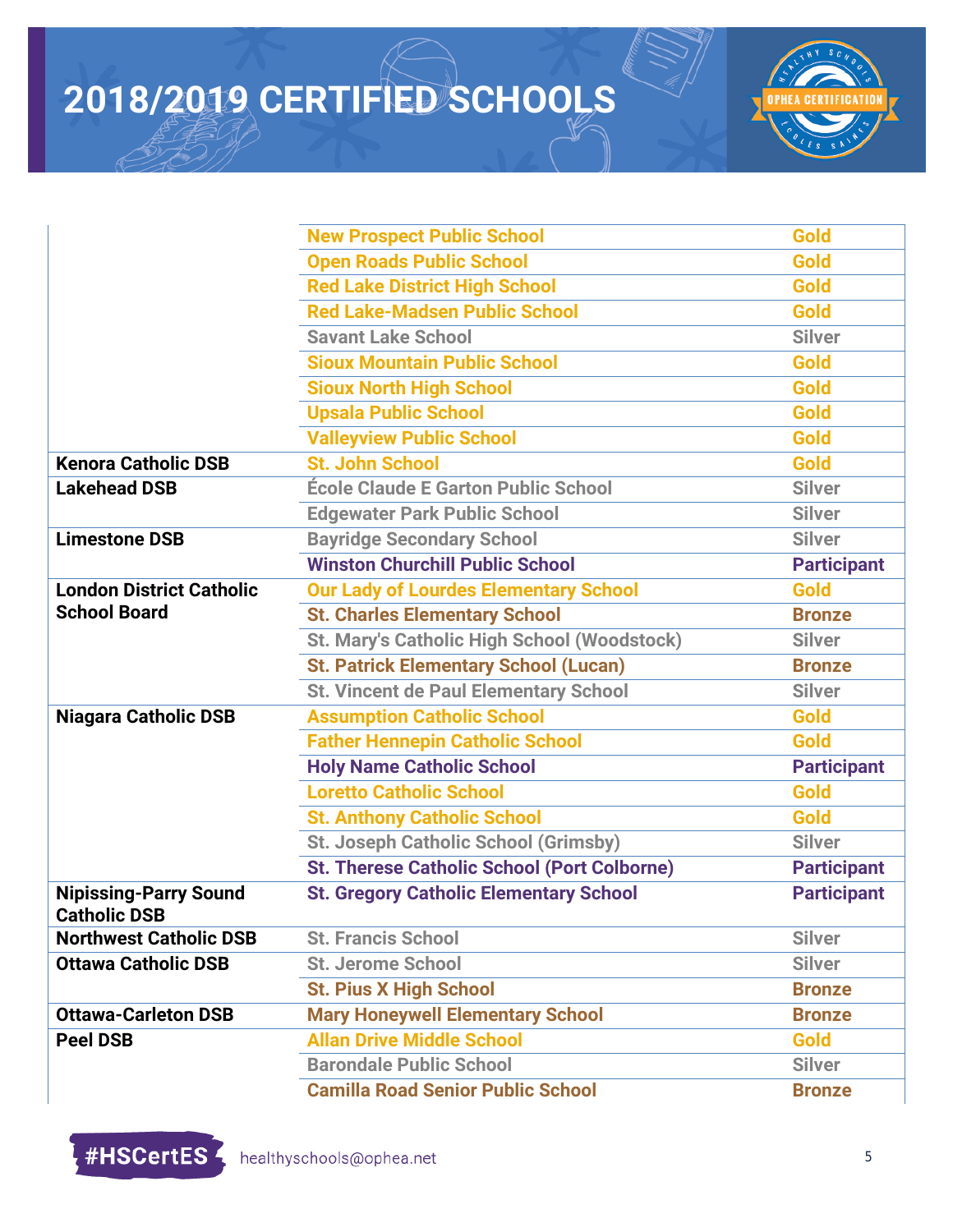

|                                                                                      | <b>Central Peel Secondary School</b>        | <b>Silver</b>      |
|--------------------------------------------------------------------------------------|---------------------------------------------|--------------------|
|                                                                                      | <b>Chris Hadfield Public School</b>         | <b>Gold</b>        |
|                                                                                      | <b>Countryside Village Public School</b>    | <b>Gold</b>        |
|                                                                                      | <b>Great Lakes Public School</b>            | Gold               |
|                                                                                      | <b>Hazel McCallion Senior Public School</b> | <b>Silver</b>      |
|                                                                                      | <b>Lancaster Public School</b>              | <b>Gold</b>        |
|                                                                                      | <b>Larkspur Public School</b>               | <b>Gold</b>        |
|                                                                                      | <b>Louise Arbour Secondary School</b>       | <b>Silver</b>      |
|                                                                                      | <b>Mayfield Secondary School</b>            | <b>Gold</b>        |
|                                                                                      | <b>Mount Pleasant Public School</b>         | <b>Gold</b>        |
|                                                                                      | <b>Osprey Woods Public School</b>           | <b>Bronze</b>      |
|                                                                                      | <b>Red Willow Public School</b>             | <b>Silver</b>      |
|                                                                                      | <b>Rick Hansen Secondary School</b>         | <b>Bronze</b>      |
|                                                                                      | <b>Ridgewood Public School</b>              | Gold               |
|                                                                                      | <b>Robert J Lee Public School</b>           | <b>Gold</b>        |
|                                                                                      | <b>Silver Creek Public School</b>           | <b>Gold</b>        |
|                                                                                      | <b>Springdale Public School</b>             | <b>Gold</b>        |
|                                                                                      |                                             |                    |
| Peterborough Victoria<br><b>Northumberland and</b><br><b>Clarington Catholic DSB</b> | <b>St. Catherine Elementary School</b>      | <b>Bronze</b>      |
| <b>Rainbow DSB</b>                                                                   | <b>Princess Anne Public School</b>          | <b>Silver</b>      |
| <b>Simcoe County DSB</b>                                                             | <b>Allandale Heights Public School</b>      | <b>Bronze</b>      |
|                                                                                      | <b>Assikinack Public School</b>             | <b>Silver</b>      |
|                                                                                      | <b>Baxter Central Public School</b>         | <b>Gold</b>        |
|                                                                                      | <b>Bear Creek Secondary School</b>          | <b>Silver</b>      |
|                                                                                      | <b>Boyne River Public School</b>            | Gold               |
|                                                                                      | <b>Brechin Public School</b>                | <b>Gold</b>        |
|                                                                                      | <b>Coldwater Public School</b>              | <b>Silver</b>      |
|                                                                                      | <b>Collingwood Collegiate Institute</b>     | <b>Silver</b>      |
|                                                                                      | <b>Couchiching Heights Public School</b>    | <b>Participant</b> |
|                                                                                      | <b>Fieldcrest Elementary School</b>         | Gold               |
|                                                                                      | <b>Hewitt's Creek Public School</b>         | <b>Silver</b>      |
|                                                                                      | <b>Hillsdale Elementary School</b>          | Gold               |
|                                                                                      | <b>Minesing Central Public School</b>       | <b>Gold</b>        |

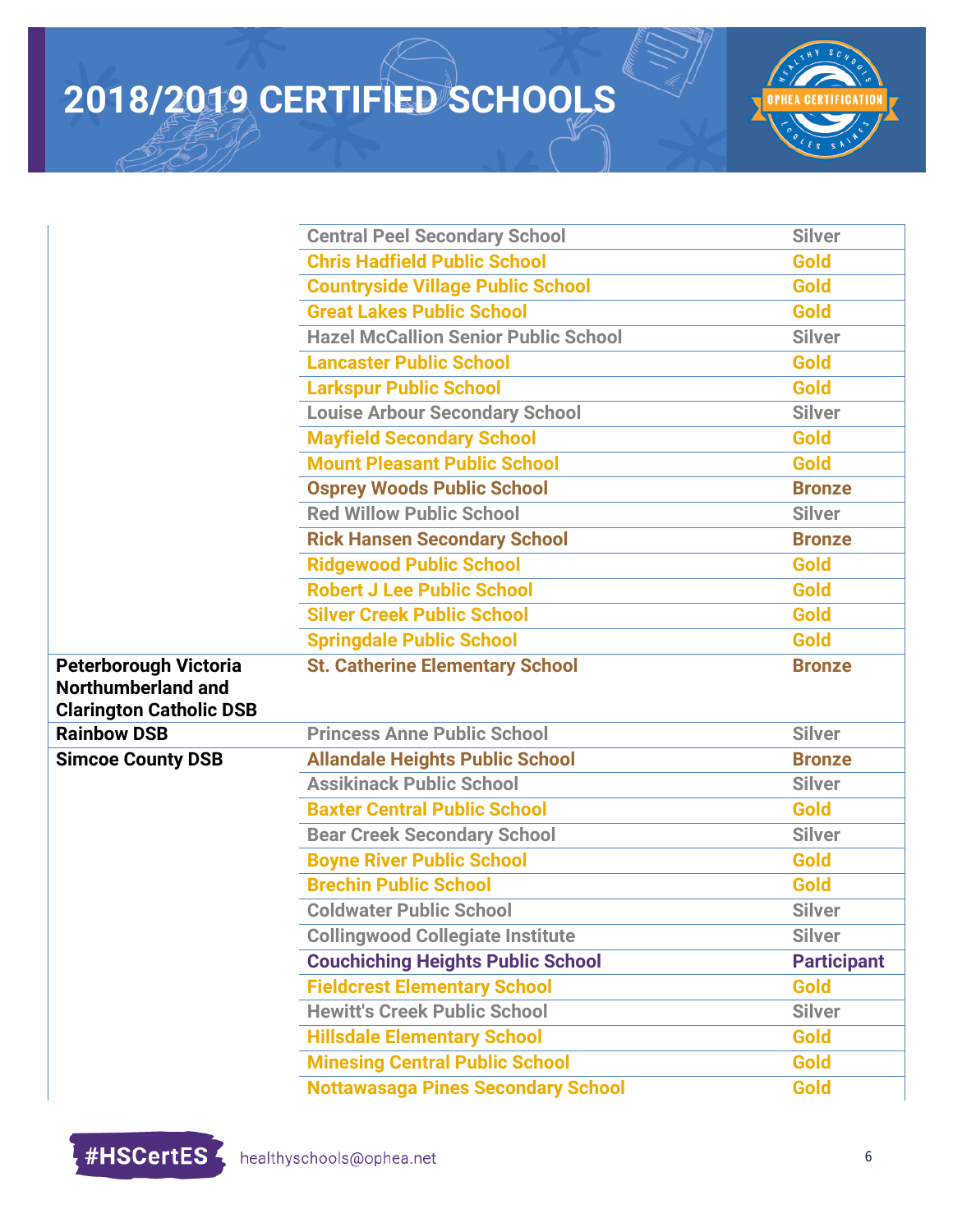

|                                 | <b>Orchard Park Public School</b>                     | Gold               |
|---------------------------------|-------------------------------------------------------|--------------------|
|                                 | <b>Terry Fox Elementary School</b>                    | <b>Participant</b> |
|                                 | <b>WR Best Memorial Public School</b>                 | <b>Silver</b>      |
| <b>Superior North Catholic</b>  | <b>Holy Saviour Catholic School</b>                   | <b>Gold</b>        |
| <b>DSB</b>                      | <b>St. Edward Catholic School</b>                     | <b>Silver</b>      |
| <b>Superior-Greenstone DSB</b>  | <b>BA Parker Elementary School</b>                    | <b>Bronze</b>      |
|                                 | <b>Lake Superior High School</b>                      | <b>Silver</b>      |
|                                 | <b>Marathon High School</b>                           | <b>Gold</b>        |
| <b>Thames Valley DSB</b>        | <b>Delaware Central Public School</b>                 | <b>Silver</b>      |
|                                 | Éva Circé-Côté French Immersion Public School         | <b>Silver</b>      |
|                                 | <b>Franklin D Roosevelt School</b>                    | <b>Silver</b>      |
|                                 | <b>Lord Elgin Elementary School</b>                   | <b>Silver</b>      |
|                                 | <b>Masonville Elementary School</b>                   | <b>Silver</b>      |
|                                 | <b>Northridge Public School</b>                       | <b>Silver</b>      |
|                                 | <b>Roch Carrier French Immersion Public School</b>    | <b>Bronze</b>      |
|                                 | <b>West Nissouri Public School</b>                    | <b>Bronze</b>      |
|                                 | <b>Wilfrid Jury Public School</b>                     | <b>Bronze</b>      |
| <b>Thunder Bay Catholic DSB</b> | <b>Pope John Paul II Elementary School</b>            | <b>Bronze</b>      |
|                                 | <b>St. Bernard Elementary School</b>                  | <b>Silver</b>      |
|                                 | <b>St Elizabeth School</b>                            | <b>Gold</b>        |
|                                 | <b>St. Francis Elementary School</b>                  | <b>Gold</b>        |
|                                 | <b>St. Thomas Aquinas Elementary School</b>           | <b>Gold</b>        |
|                                 | <b>St. Vincent Elementary School</b>                  | <b>Gold</b>        |
| <b>Toronto DSB</b>              | <b>Anson Park Public School</b>                       | <b>Silver</b>      |
|                                 | <b>Bowmore Road Junior &amp; Senior Public School</b> | <b>Silver</b>      |
|                                 | <b>Don Mills Middle School</b>                        | Gold               |
|                                 | <b>Earl Haig Secondary School</b>                     | <b>Silver</b>      |
|                                 | <b>General Crerar Public School</b>                   | Gold               |
|                                 | <b>Knob Hill Junior Public School</b>                 | <b>Silver</b>      |
|                                 | <b>Malvern Junior Public School</b>                   | <b>Gold</b>        |
|                                 | <b>Newtonbrook Secondary School</b>                   | <b>Silver</b>      |
|                                 | <b>Northlea Elementary &amp; Middle School</b>        | <b>Silver</b>      |
|                                 | <b>Rippleton Public School</b>                        | <b>Bronze</b>      |
|                                 | <b>Rockford Public School</b>                         | <b>Bronze</b>      |
|                                 | <b>Silver Springs Public School</b>                   | Gold               |

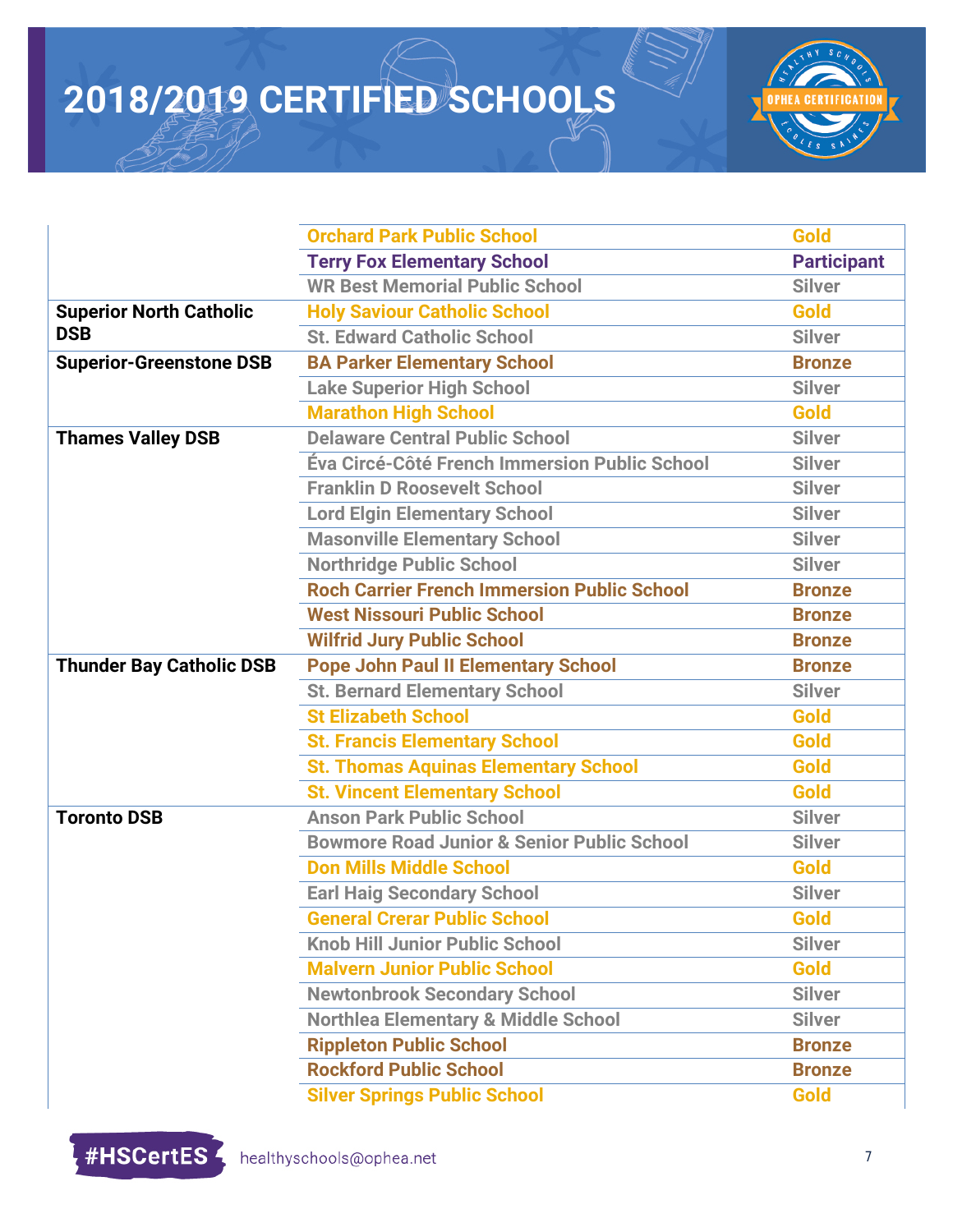

|                               | <b>Smithfield Middle School</b>                            | <b>Gold</b>        |
|-------------------------------|------------------------------------------------------------|--------------------|
|                               | <b>Tam O'Shanter Junior Public School</b>                  | <b>Gold</b>        |
| <b>Trillium Lakelands DSB</b> | <b>Huntsville Public School</b>                            | <b>Silver</b>      |
| <b>Upper Grand DSB</b>        | <b>Brant Avenue Public School</b>                          | <b>Gold</b>        |
|                               | <b>Centre Dufferin District High School</b>                | <b>Gold</b>        |
|                               | <b>Centre Peel Public School</b>                           | <b>Bronze</b>      |
|                               | <b>Centre Wellington District High School</b>              | <b>Participant</b> |
|                               | École Arbour Vista                                         | <b>Gold</b>        |
|                               | <b>École Harris Mill</b>                                   | <b>Gold</b>        |
|                               | <b>Erin Public School</b>                                  | <b>Silver</b>      |
|                               | <b>Glenbrook Elementary School</b>                         | <b>Bronze</b>      |
|                               | <b>Hyland Heights Elementary School</b>                    | <b>Gold</b>        |
|                               | <b>John F Ross Collegiate Vocational Institute</b>         | <b>Bronze</b>      |
|                               | <b>Kortright Hills Public School</b>                       | <b>Gold</b>        |
|                               | <b>Laurelwoods Elementary School</b>                       | <b>Bronze</b>      |
|                               | <b>Minto-Clifford Public School</b>                        | <b>Gold</b>        |
|                               | <b>Mono-Amaranth Public School</b>                         | <b>Gold</b>        |
|                               | <b>Parkinson Centennial Public School</b>                  | <b>Silver</b>      |
|                               | <b>Sir Isaac Brock Public School</b>                       | <b>Gold</b>        |
|                               | <b>Taylor Evans Public School</b>                          | <b>Gold</b>        |
|                               | <b>Victory Public School</b>                               | <b>Silver</b>      |
| <b>Waterloo Catholic DSB</b>  | <b>Christ the King Catholic Elementary School</b>          | <b>Gold</b>        |
|                               | <b>Holy Rosary Catholic Elementary School</b>              | <b>Gold</b>        |
|                               | <b>Monsignor EA Doyle Catholic Secondary School</b>        | <b>Gold</b>        |
|                               | <b>Resurrection Catholic Secondary School</b>              | <b>Gold</b>        |
|                               | <b>St. Benedict Catholic Secondary School</b>              | Gold               |
|                               | <b>St. Boniface Catholic Elementary School</b>             | <b>Silver</b>      |
|                               | <b>St. David Catholic Secondary School</b>                 | Gold               |
|                               | <b>St. Elizabeth Catholic Elementary School</b>            | Gold               |
|                               | <b>St. Joseph Catholic Elementary School (Cambridge)</b>   | Gold               |
|                               | <b>St. Margaret of Scotland Catholic Elementary School</b> | Gold               |
|                               | <b>St. Mary's Catholic Secondary School</b>                | <b>Bronze</b>      |
|                               | <b>St. Michael Catholic Elementary School</b>              | Gold               |
|                               | <b>St. Nicholas Catholic Elementary School</b>             | <b>Gold</b>        |
|                               | <b>St. Peter Catholic Elementary School</b>                | Gold               |

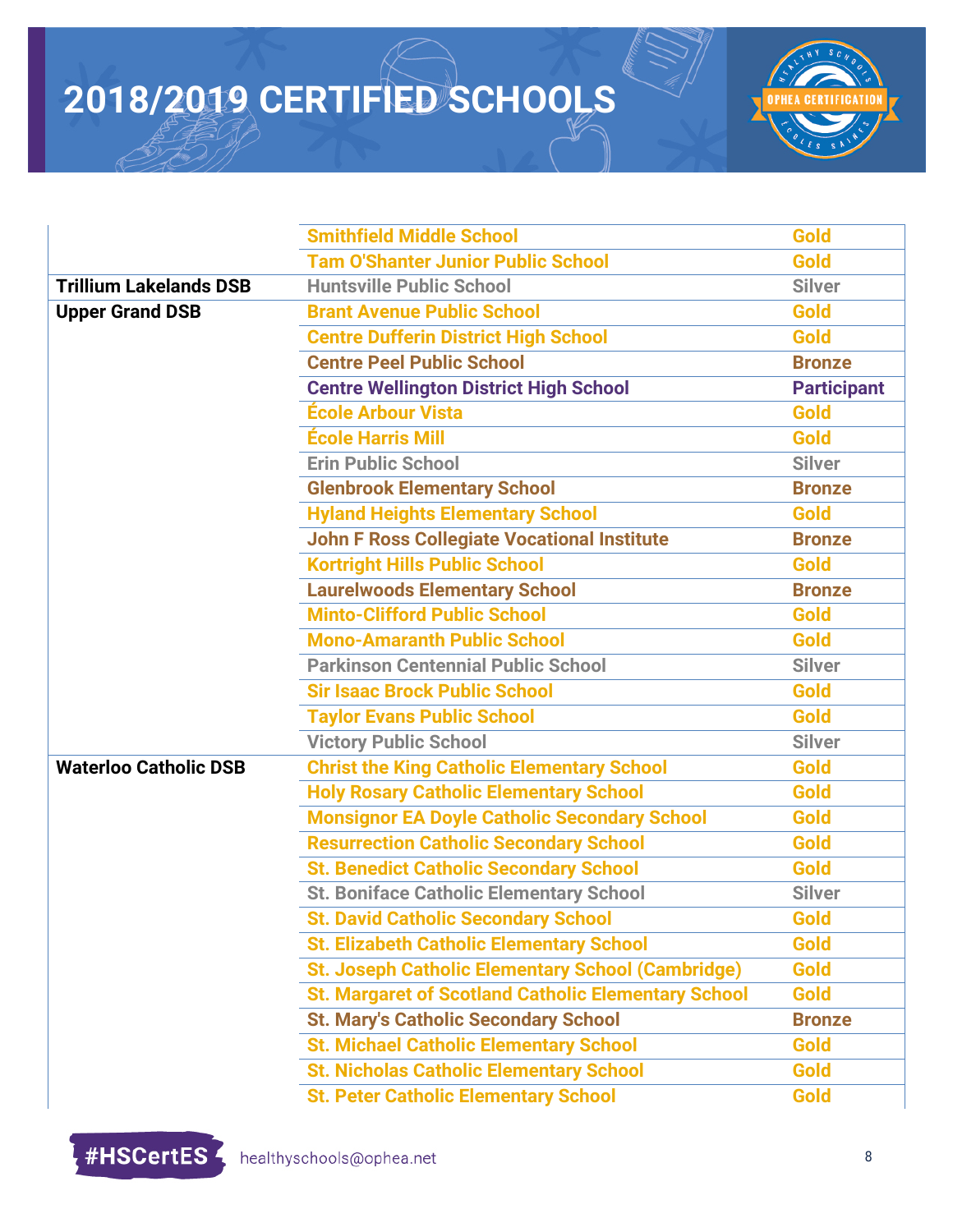

| <b>Waterloo Region DSB</b>                  | <b>Brigadoon Public School</b>                           | <b>Gold</b>   |
|---------------------------------------------|----------------------------------------------------------|---------------|
| <b>Wellington Catholic DSB</b>              | <b>St. John Catholic Elementary School (Guelph)</b>      | Gold          |
| <b>Windsor-Essex Catholic</b><br><b>DSB</b> | <b>St. Teresa of Calcutta Catholic Elementary School</b> | <b>Gold</b>   |
| <b>York Catholic DSB</b>                    | <b>St. Benedict Elementary School</b>                    | <b>Silver</b> |
|                                             | <b>St. Charles Garnier School</b>                        | <b>Gold</b>   |
|                                             | <b>St. John XXIII Catholic Elementary School</b>         | <b>Bronze</b> |
|                                             | <b>St. Joseph Elementary School (Markham)</b>            | <b>Bronze</b> |
|                                             | <b>St. Julia Billiart</b>                                | <b>Silver</b> |
|                                             | <b>St. Mark Catholic Elementary School</b>               | <b>Silver</b> |
|                                             | <b>St. Mary Catholic Elementary School</b>               | <b>Silver</b> |
|                                             | <b>St. Brendan Catholic School</b>                       | <b>Silver</b> |
| <b>York Region DSB</b>                      | <b>Boxwood Public School</b>                             | Gold          |
|                                             | <b>Highgate Public School</b>                            | Gold          |
|                                             | <b>John McCrae Public School</b>                         | Gold          |
|                                             | <b>Michaelle Jean Public School</b>                      | <b>Silver</b> |
|                                             | <b>Richmond Rose Public School</b>                       | <b>Silver</b> |